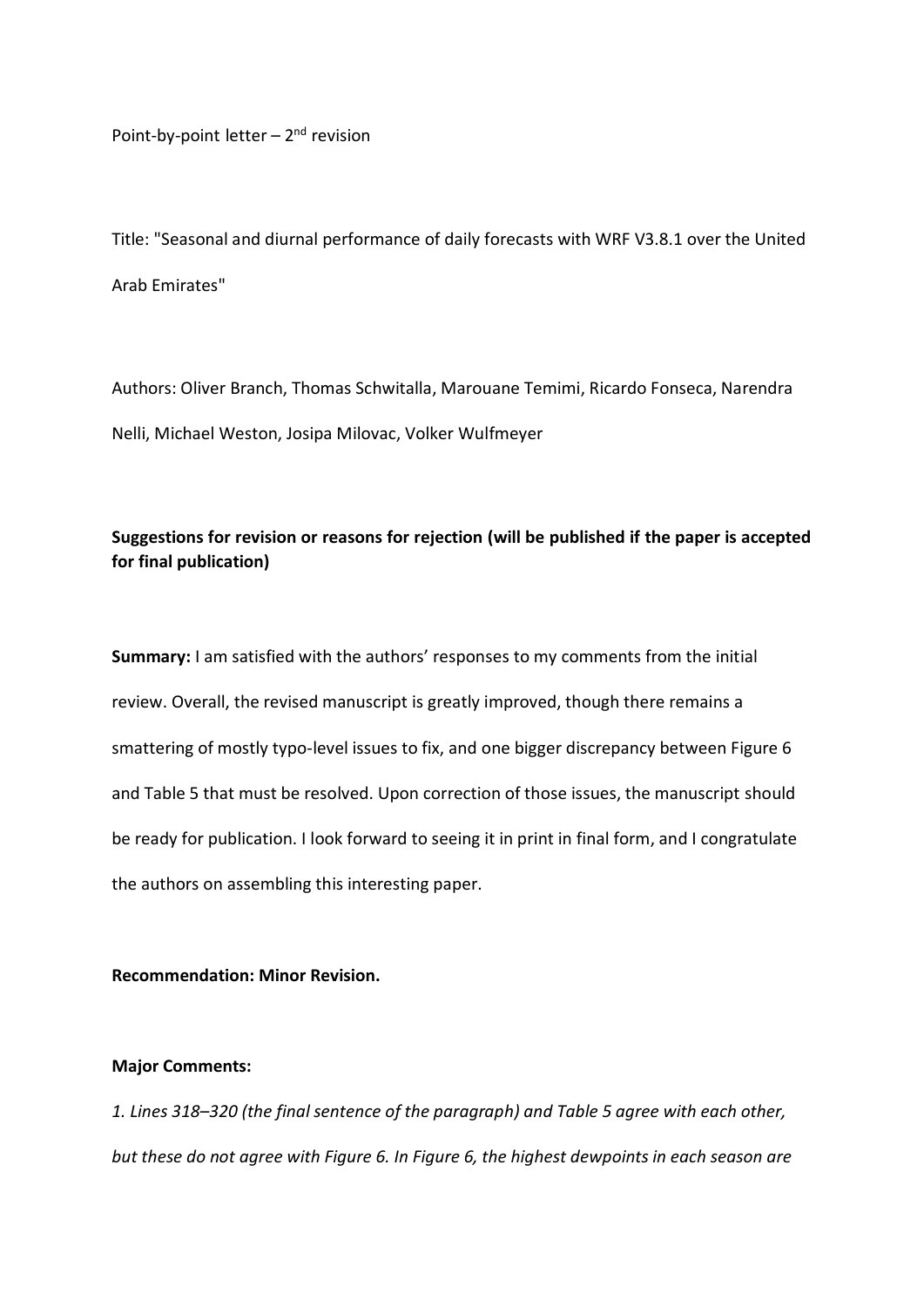*observed at the marine stations, which makes physical sense. Correspondingly, in each season, the dewpoint depression (air temperature minus dewpoint temperature) is smallest (i.e., the relative humidity is highest) for the marine stations. This also makes physical sense. The dewpoint depressions that I can roughly calculate from Fig. 6 are substantially different from what is listed in Table 5. For example, for summer in Table 5, the mean dewpoint depression for UAE, Mountain, Marine, and Desert are 21.1°C, 17.3°C, 18.2°C, and 16.6°C, respectively. From eyeballing the mean values in Fig. 6, I calculate approximate values of 18.5°C, 20.0°C, 11.5°C, and 23.0°C, respectively. Those are pretty different from each other, and tell a different story! It appears that either Fig. 6 or Table 5 is in error as they report contradictory values, but Fig. 6 makes more physical sense to me than Table 5 or lines 318– 320. Upon resolving this discrepancy, please revise the text in lines 318–320 accordingly.* **You are indeed correct. There is an error in the table values from data copying. This has been amended now and corresponds with Figure 6. Thank you for catching this error.**

**The text from L318-320 has now been adjusted slightly to:**

*"In all seasons, the marine region is closer to saturation than in the other regions (T-2m minus TD-2m range is 8.3 to 11˚C); however, this contrast is reduced in the cooler seasons as the mountain and desert regions become more humid."*

#### **Minor Comments and Typos:**

*1. There are still several instances of "WRF-NOAH-MP" leftover throughout the revised manuscript that were not cleaned up from the original manuscript (lines 15, 70, 78). Please change these to "WRF with Noah-MP" or something similar.*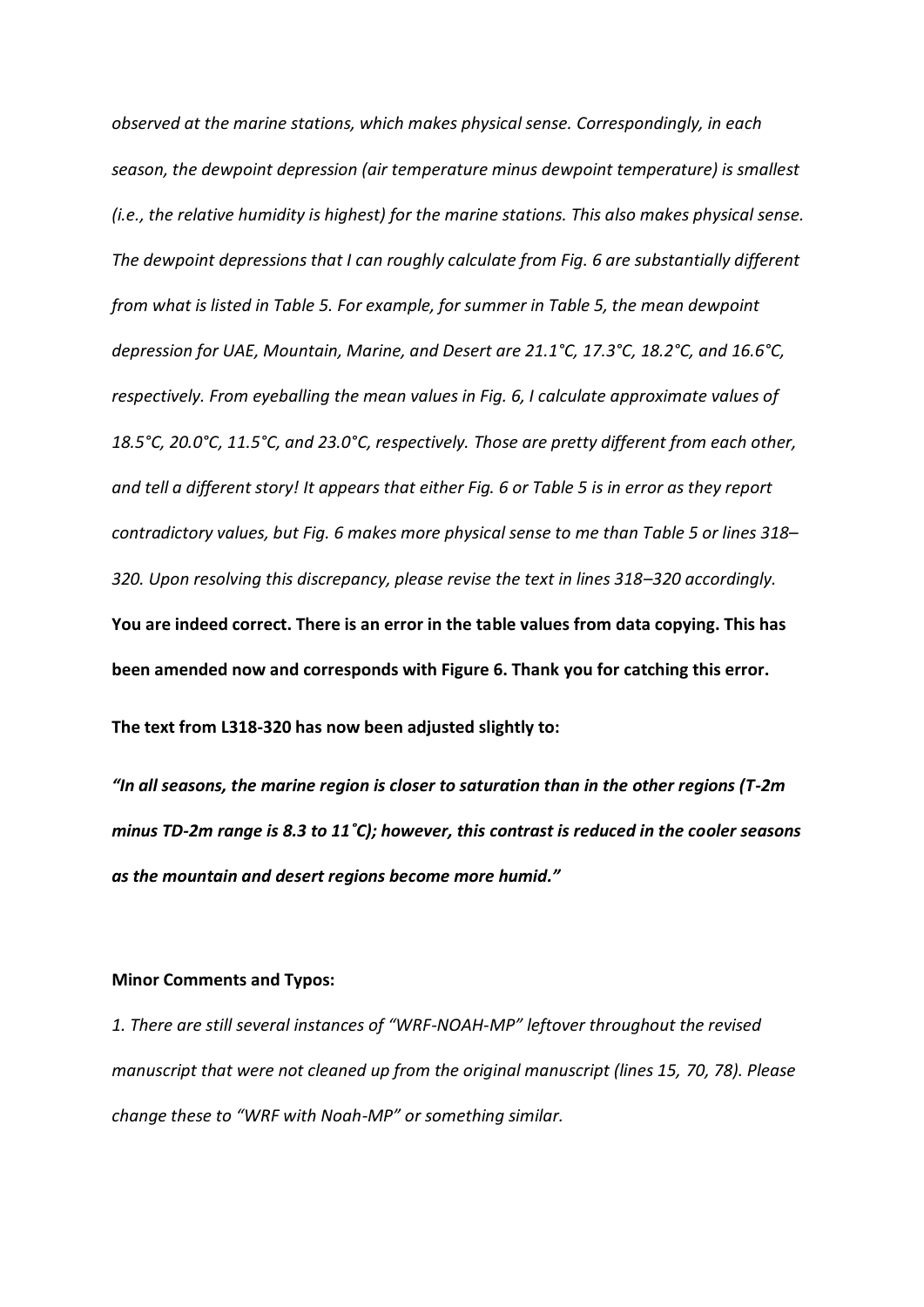## **These have been replaced exactly as you suggest throughout the manuscript.**

*2. Change "NOAH-MP" to "Noah-MP" throughout the manuscript. This is how it is spelled and capitalized by the developers of the scheme, including in the title of Niu et al. (2011), the primary reference for Noah-MP LSM.*

## **Done.**

*3. Line 17: Change "10m" to "10-m".*

## **Done.**

*4. Line 20: Add commas before and after "however".*

## **Done.**

*5. Line 21: I suggest (but do not insist on) changing "lowest" to "smallest." Smallest bias* 

*describes magnitude, while lowest bias can imply position on the number line (either less* 

*positive or more negative), which is the opposite of what you intend.*

## **Done.**

*6. Line 22: Add a comma after "overestimated".*

## **Done.**

*7. Lines 45, 48, 309, 410, 419: Add a comma after "e.g.".*

## **Done.**

*8. Line 49: Delete "in particular".*

## **Done.**

*9. Line 50: Change the dash (-) to an em dash (—).*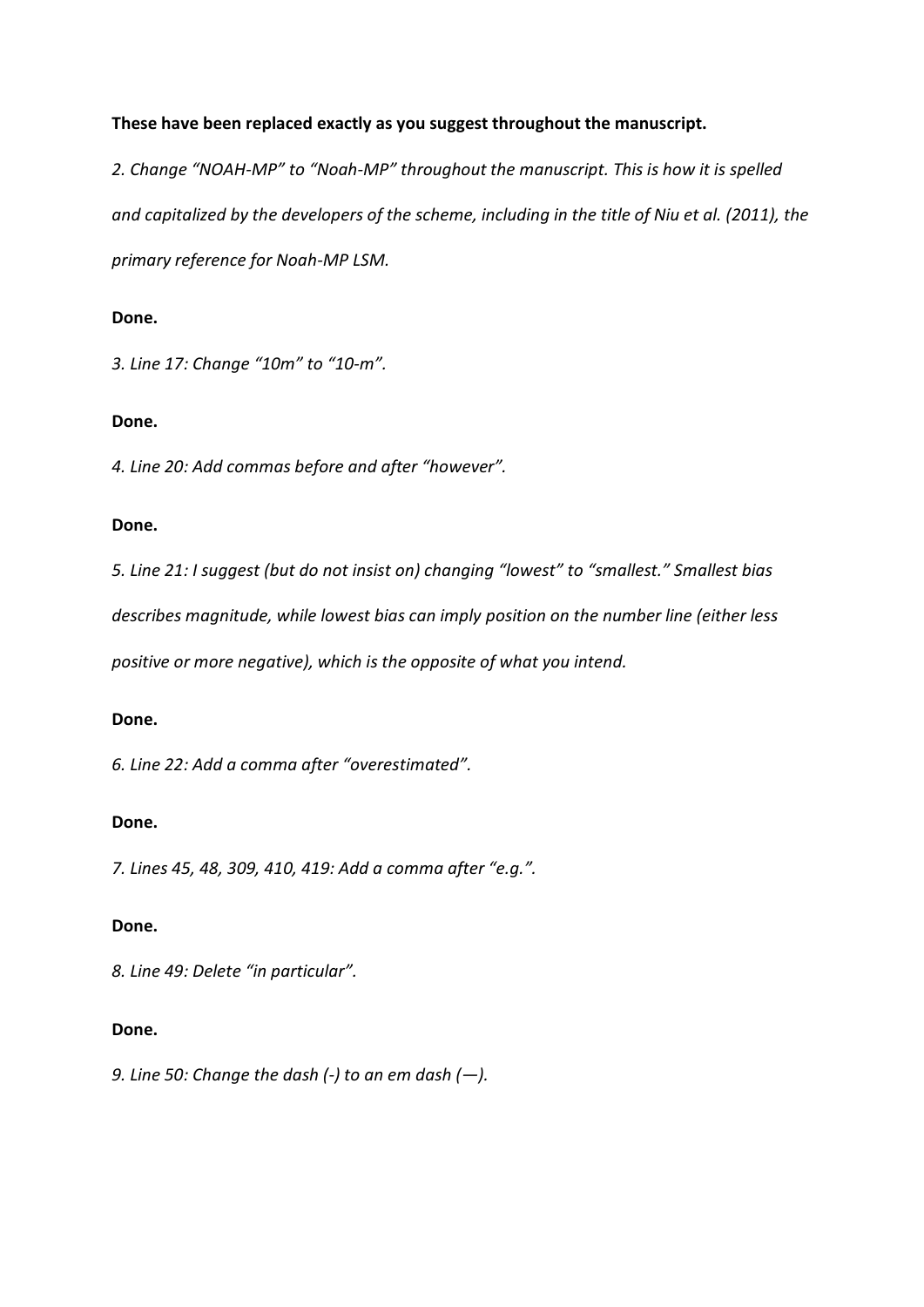*10. Line 75: Change "16, 14, and 18 stations" to "17, 15, and 16 stations" to align with Sec.* 

*2.5.1.4, Fig. 1a, and Table 3.*

### **Done.**

*11. Line 79: Uncapitalize both "Materials" and "Methods".*

### **Done.**

*12. Line 80: Add a comma after "configuration".*

#### **Done.**

*13. Line 100: Change "heat-low" to "low". Heat lows (thermal lows) are a summertime* 

*phenomenon, and do not occur in January in the Northern Hemisphere mid-latitudes.*

### **Done.**

*14. Line 102: Change "heat-low" to "heat low", and delete "appear".*

#### **Done.**

*15. Line 120: WRF was already defined and references provided for it back in Sec. 1, so doing so in both places is unnecessary.*

## *Citation here removed.*

*16. Line 138: For completeness, define RRTMG.*

## *'RRTMG' changed here to '***Rapid Radiative Transfer Model (RRTMG)***'*

*17. Line 140: For completeness, define MYNN.*

## *'the MYNN' changed to '***the Mellor Yamada 2.5 Level scheme (MYNN)***'*

*18. Lines 150 & 158: Change "resolution" to "grid spacing".*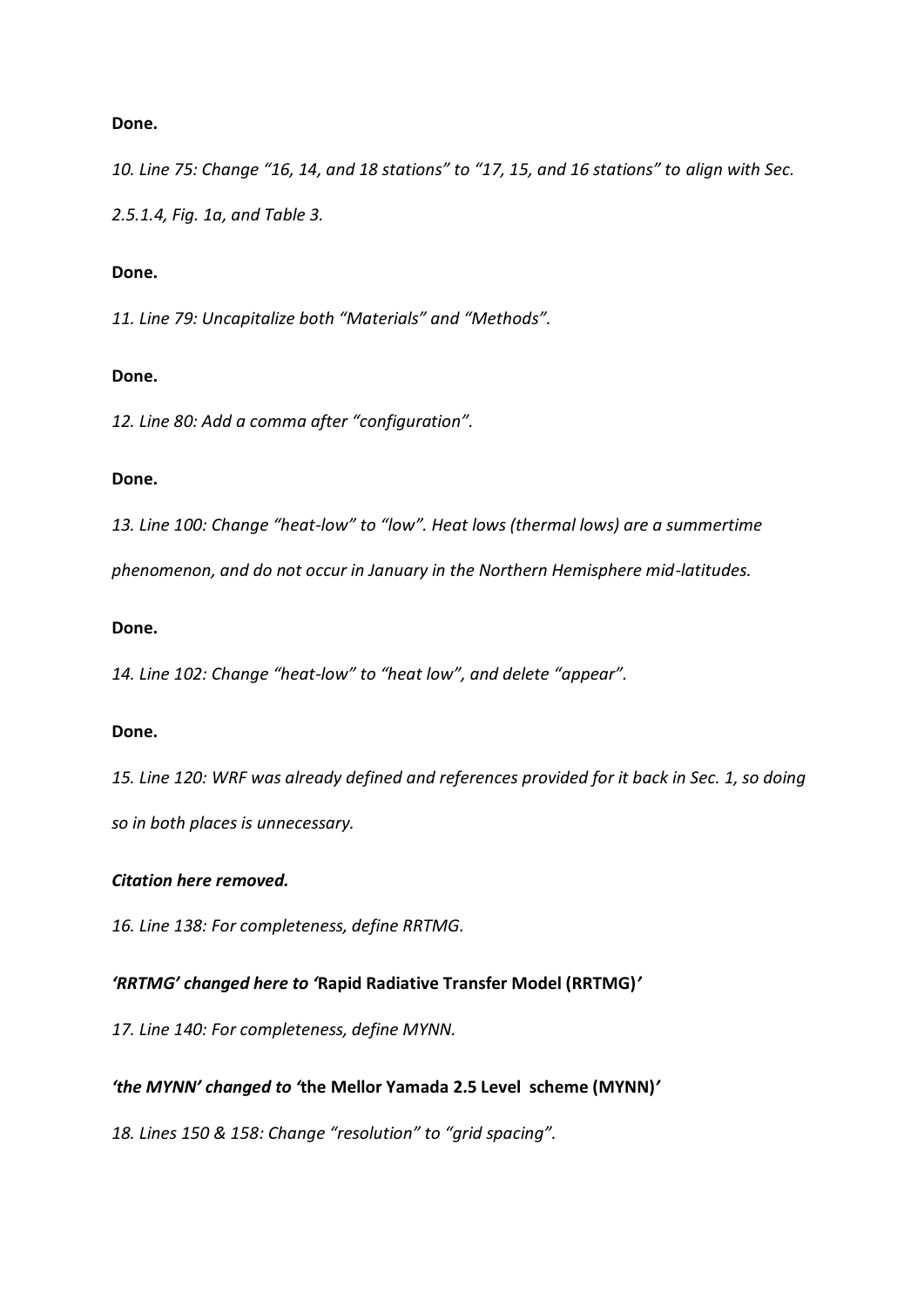*19. Line 158 & Fig. 4 caption: Change "30 arc second" to "30-arcsecond".*

### **Done.**

*20. Line 169: Un-bold "Here, we used". Also, there should only be one set of parentheses around the (Danielson and Gesch, 2011) reference.*

### **Done.**

*21. Line 175: Change the period after "that time" to a semicolon.*

### **Done.**

*22. Line 178: Change "in a NWP mode" to "in NWP mode".*

#### **Done.**

*23. Line 188: Delete "e.g.,".*

### **Done.**

*24. Line 206: Change "2m" and "10m" to "2 m" and "10 m" (add spaces).*

#### **Done.**

*25. Lines 207 & 221: Correct the date formats to, for example, 30 November 2015. Most of the rest of the dates were changed to this format, but there were a couple stragglers that* 

*got missed.*

### **Done.**

*26. Line 231: Change "3" to "three".*

### **Done.**

*27. Line 248: For MET, add a reference to Brown et al. (2021, [https://doi.org/10.1175/BAMS-](https://doi.org/10.1175/BAMS-D-19-0093.1)*

## *[D-19-0093.1\)](https://doi.org/10.1175/BAMS-D-19-0093.1).*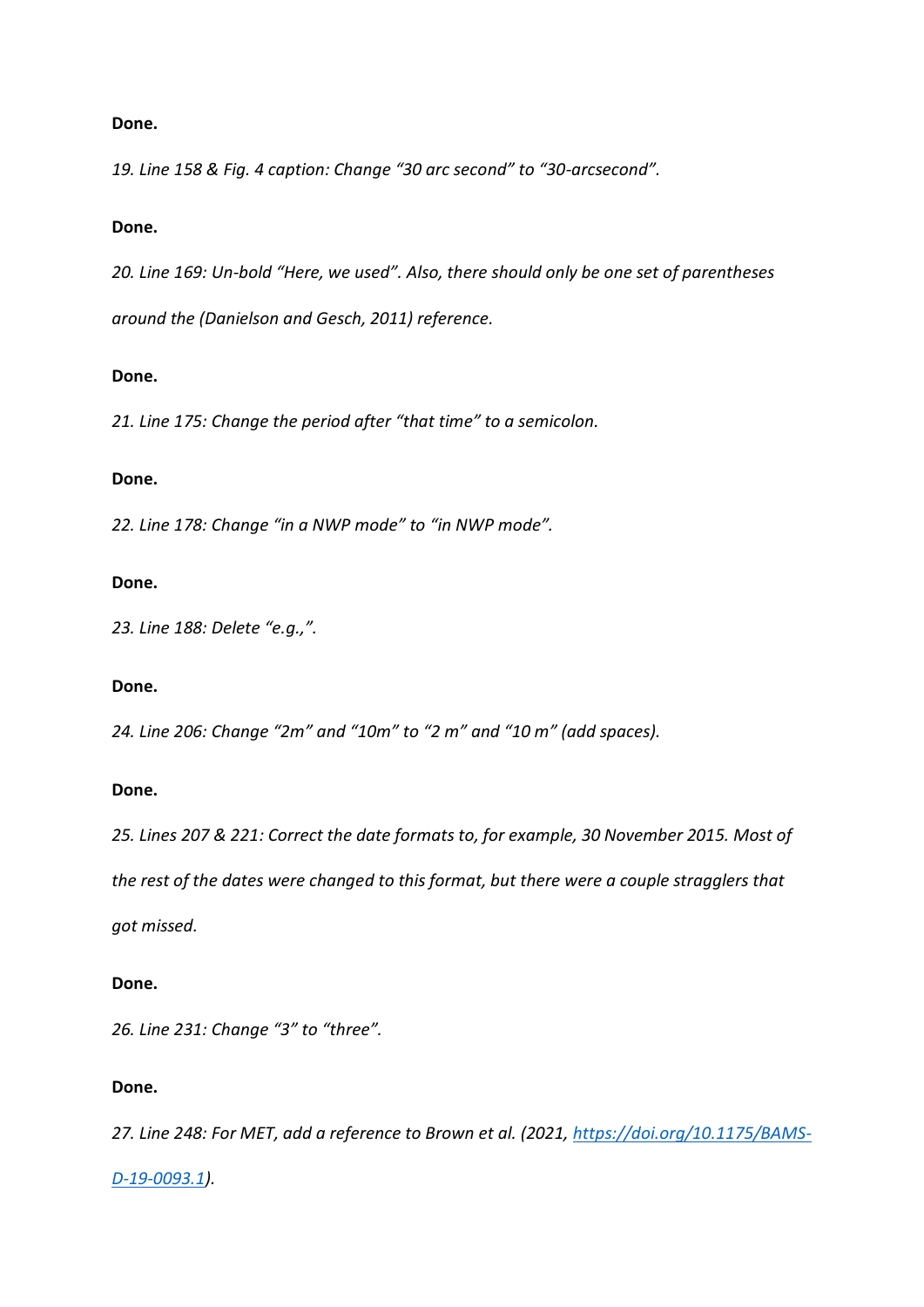*28. Lines 255–268: I suggest deleting the parenthetical statement on line 255 (and replacing it with a colon), and making the introduction of these three metrics a bulleted list.*

#### *Done.*

*29. Line 269: Add a comma after "day".*

#### *Done.*

*30. Line 286: Change "(negative indicate La Niña events)" to "(negative ONI indicates La Niña events)".*

### *Done.*

*31. Line 292: Add a comma after "pressure".*

#### *Done.*

*32. Line 294: Change "than apparent" to "than is apparent".*

#### *Done.*

*33. Line 295: Change "don't" to "do not".*

#### *Done.*

*34. Lines 300 & 308: Delete "for instance".*

#### *Done.*

*35. Line 330: The section heading should be on a separate line.*

#### *Done.*

*36. Lines 408–409: Change "This is because the method of calculation of transfer* 

*coefficients/fluxes are executed in NOAH-MP, the PBL scheme, and the surface layer scheme* 

*(SLS) depends on the land surface type." to "This is because, depending on the land surface*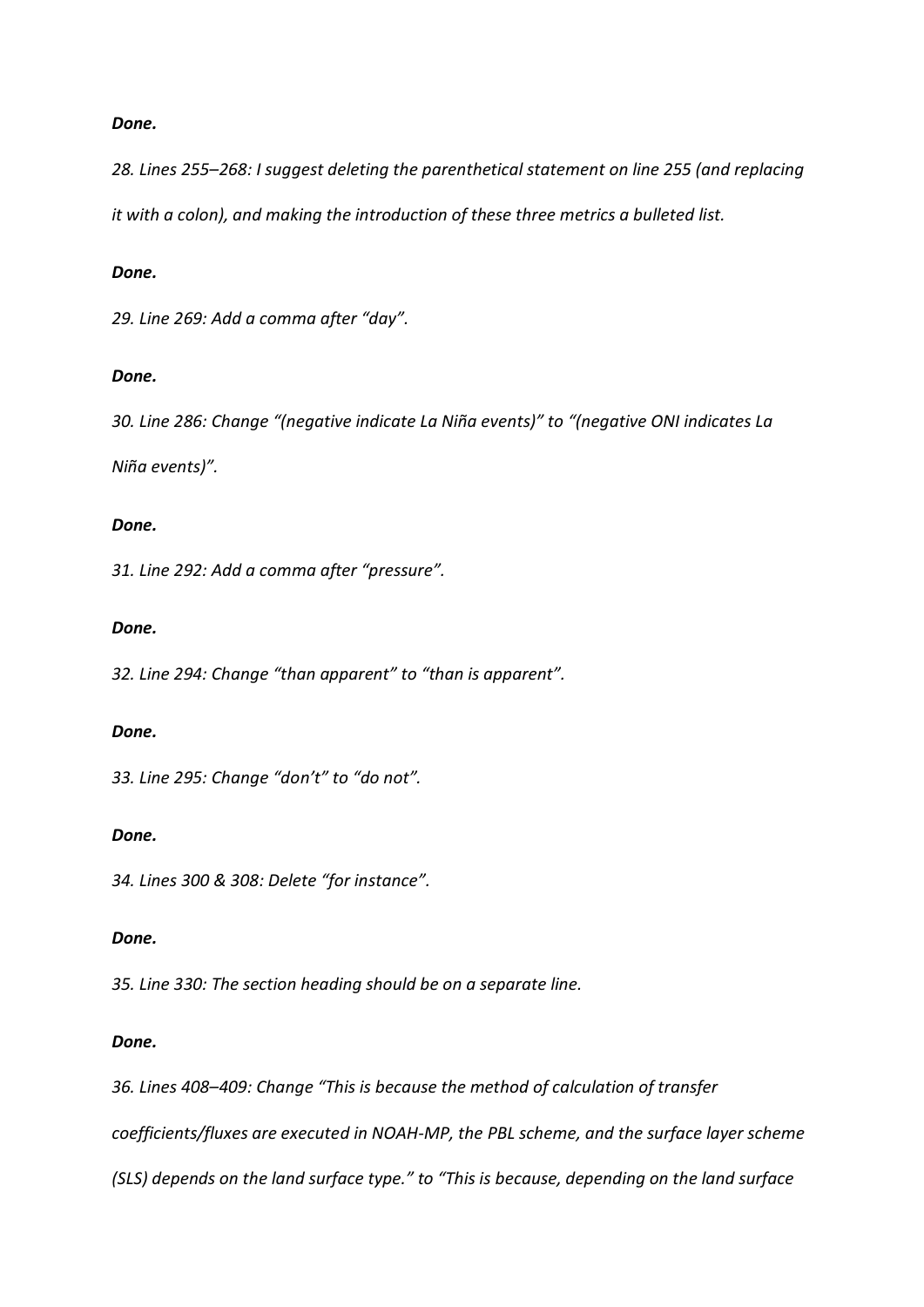*type, the calculations of transfer coefficients/fluxes are made in Noah-MP, the PBL scheme, or the surface layer scheme (SLS)."*

#### *Done.*

*37. Line 433: Change "For while" to "While".*

### *Done.*

*38. Line 434: Add a comma after "diurnal", and after "differences".*

*39. Line 435: Change "scientifically interesting, and importantly may reveal" to "scientifically interesting. Importantly, this assessment may reveal". (The original sentence is a run-on sentence with far too many clauses connected by "and".)*

### **Agreed. This has now been rephrased to:**

*'While assessment of diagnostics for the whole UAE region remains useful, it can obscure regional, diurnal, and seasonal differences, and also compensating biases. These are all scientifically interesting factors. Importantly, they might reveal information on model performance with respect to specific processes and land surface types, and how they are simulated.'*

*40. Line 449: Change "A caveat generally" to "A general caveat".*

#### *Done.*

*41. Line 451: Change "on" to "in".*

### *Done.*

*42. Line 453: Add a comma after "moisture".*

### *Done.*

*43. Line 466: Delete the comma after "UAE".*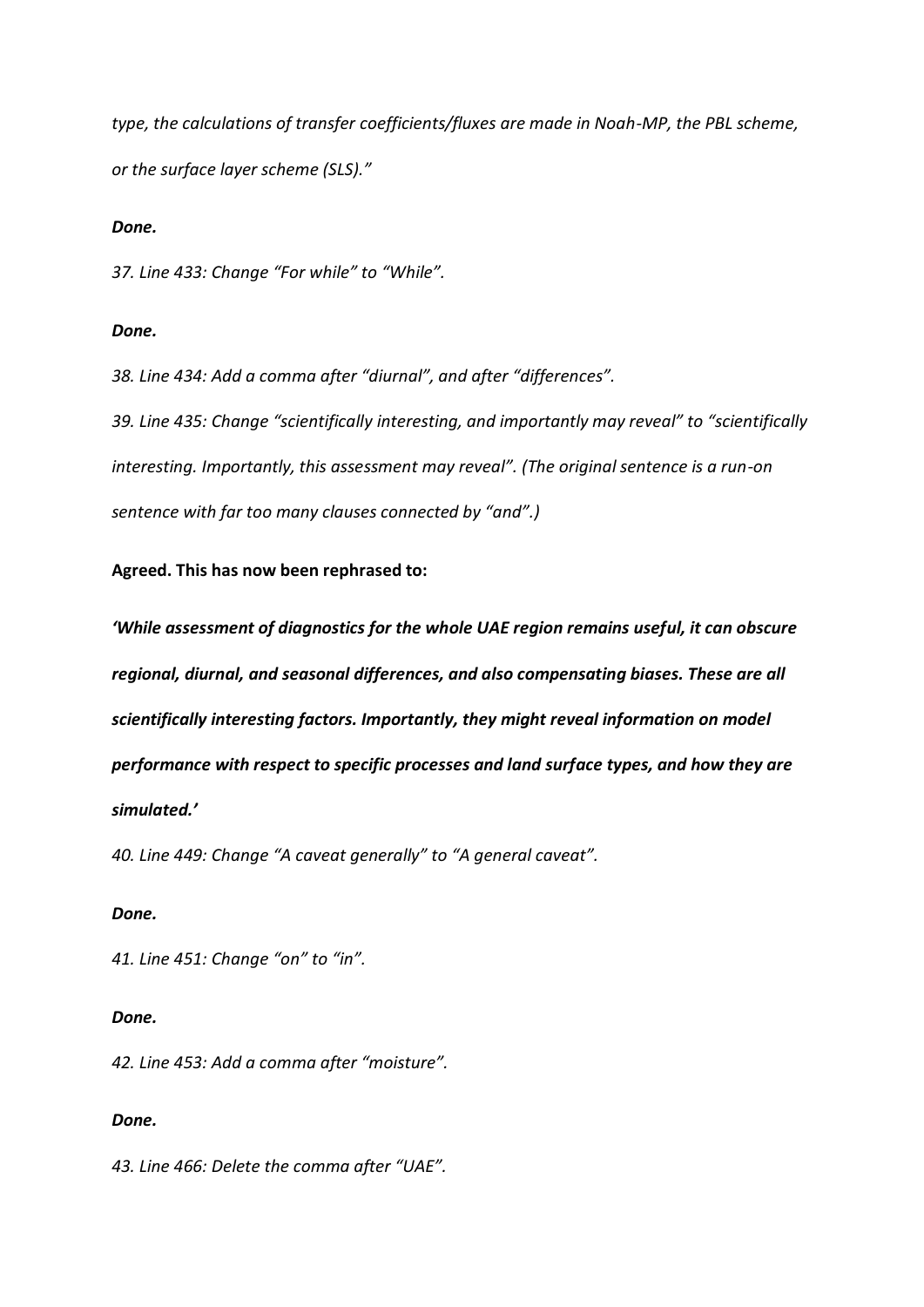*44. Fig. 1a: KSA is likely not a commonly known acronym. I suggest replacing it with Saudi Arabia.*

#### *Done.*

*45. Fig. 1 caption: Change "200 m a.s.l." to "200 m ASL".*

#### *Done.*

*46. Fig. 2 caption: Change "Flgure" to "Figure", and superscript the -1 in "m s-1".* 

#### *Done.*

*47. Fig. 4 caption: Change "~1 km" to "~1-km", "21 class" to "21-class", and "2 local datasets" to "two local datasets".*

### *Done.*

*48. Fig. 5 caption: Change "observation vs forecast" to "forecast vs. observation".*

#### *Done.*

*49. Fig. 6: In addition to resolving the discrepancy in Major Point 1, I have the following suggestions for improving the readability of Figure 6:*

*a. Have grid lines at consistent intervals. The intermittent and inconsistent grid lines on all three panels currently make it hard to read. I suggest major grid lines (solid light gray, perhaps) every 5°C and every 1 m/s, and minor grid lines (dashed light gray, perhaps) every 1°C and every 0.2 m/s.*

*This figure has been replaced and already has different lines for every 5°C as for 1°C, and different lines for 1 m/s and 0.2 m/s. The high resolution tiff figures are clearer than those pasted into the manuscript.*